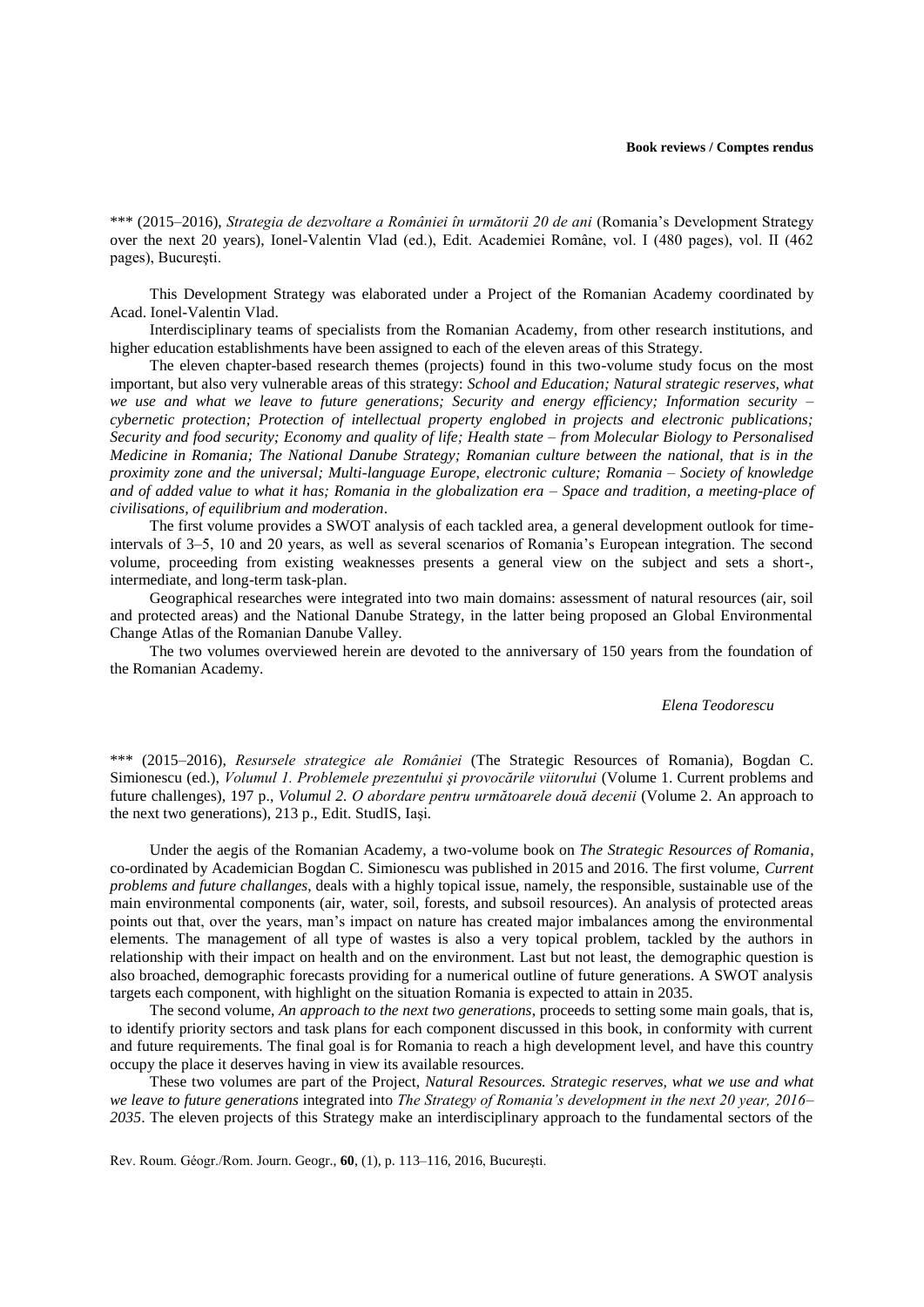Romanian society, from education and economy to culture and international positioning, starting from the more careful conservation and valuation of this country's heritage.

The work of specialists from several research fields of the Romanian Academy and the University staff alike, the volume is addressed to a wide readership, both specialists and decision-makers, to eventually raise awareness of the importance and rational use of natural resources.

## *Nicoleta Damian*

(2015), *Atlas of Land Use/Cover Change in Selected Regions in the World, Volume XI* (Atlasul Schimbărilor în utilizarea şi acoperirea terenurilor. Studii de caz în diferite areale de pe glob, Volumul XI), Ivan Bicik, Yukio Himiyama, Ján Feranec, Lucie Kupkova (eds.), Charles University in Prague, 70 p., in English.

The Atlas published by International Geographical Union Commission on Land Use and Land Cover Changes is a work that puts together the research results of universities and research centers in Romania, Slovakia, Poland and the Czech Republic focused on the dynamic of land use/cover. Often vulnerable to economic and political conditions, land use/cover undergoes significant changes that do propagate to the other components of the ecosystem. Knowing that the most intense land use/cover dynamics occurs in the urban, agricultural and forestry landscape, this work brings together studies of areas belonging to such landscapes: the Romanian Danube Valley, Bucharest Metropolitan Area, Bratislava, and the Prague metropolis, agricultural land in Czechia, the Gorce Mts. in the Polish Carpathians.

Environmental damage is assessed by using a specific methodology, depending on the ecosystem it is applied to, stressing upon the following issues: the amplitude and spatial distribution of changes in land use/cover (in the landscape of the Romanian Danube Valley or Gorce Mts.); dynamics of the built-up area in the Bucharest Metropolitan Area over the last century; the size and spatial distribution of areas affected by transitional dynamics or changes in land use/cover (in post-communist Romania); changes of artificial surfaces in urban areas (Bratislava), land cover (Prague metropolis) and agricultural lands (Czech Republic) are subject to.

The indicators were selected from the Eurostat database and satellite images available for researchers, so that these types of research can be applied to other European Union areas as well, thus attempting to achieve a harmonized methodology.

Overall, these researches succeed to create an image of changes in the dynamics of land use/cover, addressing, tangentially or directly, ecological concepts such as succession disturbance, and variability in the context of a human civilization where economic and political conditions are rapidly altering and entailing changes in the environmental components, thereby limiting further development options of the Planet's inhabitants. In some cases, such as the Romanian Danube Valley, the question arises as to damming the Riveraffected floodplain lakes, soil quality, topoclimate, and hydrological regime of the Danube. Even if the Atlas studies draw attention to environmental change by altering land use/cover, do we know Nature well enough to put the "pieces" back?

## *Paul Şerban*

Lucian David (2015), *Peisajele etnografice din România* (Ethnographic landscapes in Romania), Edit. Etnologică, Bucureşti, 191 pages, 57 figs, 57 photos, refers.

This editorial production, the result of lasting scientific investigations conducted into the Romanian geographical space by young researcher Lucian David, is based on a sound documentation of the ethnographic landscape types. The author's activity began in 2000 as doctoral candidate and continued also after 2010, when he was awarded the Ph.D. of Geography title. The 191 pages of this work include: Contents, Foreword, five chapters, bibliographical references, tables, 57 figures (maps, graphs, schemes) and as many photographs.

The author outlines the topicality of the subject (*Introduction*), considering that an analysis of the highly fragmented and fastly degrading ethnographic landscape in Romania is both of theoretical and practical value.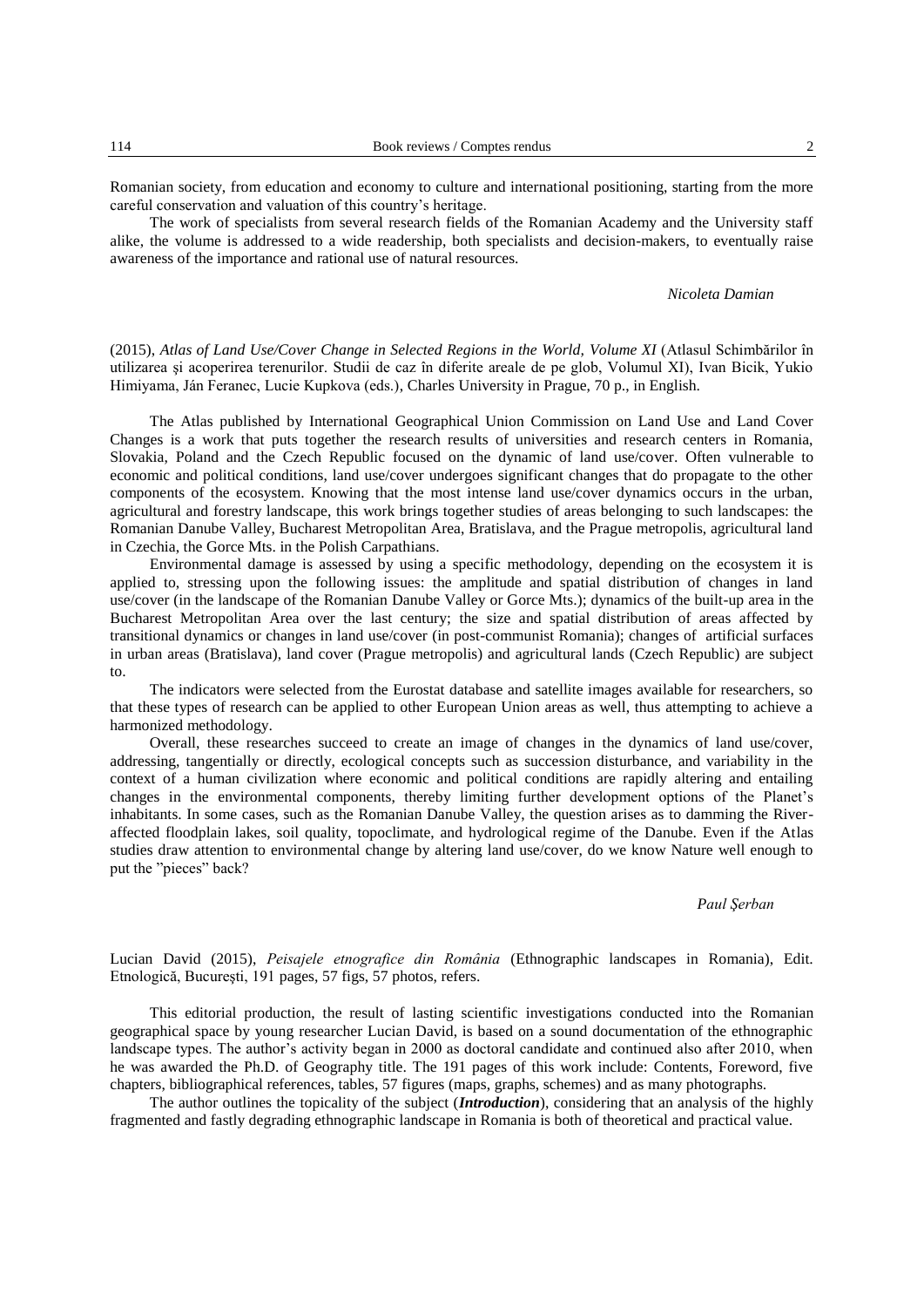A noteworthy work on the list of David's publications is *Atlasul Etnografic Român*, elaborated in collaboration with specialists from the Institute of Ethnography and Folklore. This monumental achievement stands out by its original cartographic material. Each landscape, engendered by soil agricultural and nonagricultural uses, is shown on the thematic maps contained in the five Atlas volumes: I. The Habitat, II. Occupations, III. Popular Techniques, IV. Falk Art and Costume, V. Feasts, Customs, Mythology).

Having in view the above-mentioned scientific achievement and the author's contribution to it, the reader is expected to receive the five-chapter *Ethnographic landscapes in Romania* with special interest.

The analysis of numerous field information, questionnaires and statistical data highlights the multitude of ethnographic landscape aspects and typology illustrated by a rich cartographic and photographic material.

*Chapter One* provides some theoretical considerations on the Landscape concept, furthermore enlarging upon the Geographical Landscape. Proceeding from the recent definition of the term *landscape* given in the Explicative Dictionary of the Romanian Language (1998), the author makes a general presentation of the historical evolution of its use in painting and photography, as well as in ecology, architecture, geography and culture at large, also recalling Romania's membership of the European Landscape Convention.

*Chapter Two*. Its two sub-chapters are devoted to the cultural landscape values, underscoring the theoretical aspects of this landscape type (sub-chapter one) and research into the ethnological landscape (subchapter two).

*Chapter Three*, *The Ethnographic Landscape,* proceeds from analysing the definition and features of this landscape type, further presenting all its components and concluding with its hierarchisation.

*Chapter Four* makes a detailed presentation of the ethnographic typology, with focus on land use and, based on it, discusses each type of landscape: forest, pastoral, pomological (fruit-growing), viticultural (winegrowing), piscicultural (fish-breeding) and mixt. Maps, descriptions, quotations and thematic photographs complete the analyses made. Ethnographic landscapes are grouped by two large categories: primary and derived. The former (forest, pastoral and piscicultural) are described in detail in sub-chapter four; the latter, correlated with land-fond dynamics, are enlarged upon in three regional case-studies: the Rucăr-Bran Corridor in the mountain zone, the Cotmeana Piedmont in hillock and tableland zones, and the Oltenia Plain in the lowlands. The cultural ethnographic structures are discussed in terms of origin, evolution and religion. The state of conservation of ethnographic landscapes (regressive, unstable, stable and progressive), as well as their aesthetic value (spectacular, special and ordinary) are two interesting study-subjects of the last two sub-chapters.

*Chapter Five* assesses the Romanian ethnographic landscape and, together with Chapter Four, represents the core of the whole volume (over 60% pages and 80% of the graphic and photographic illustration). Here, one finds also an analysis of the geographical landscape and methods to appraise this landscape-type sustainable development. According to the author, a first step in landscape research is to outline the study-area (region, province, or village, and the cultural environment), get a knowledge of the geographical setting, diagnose the respective life environment (relief, waters, soils, climate, vegetation and fauna), as well as the favourable and restrictive conditions of ethnographic landscape development. A second step should take into account the calendar time and the historical time. Other two analyses and assessment steps are the heritage value and the artistic perception. The author's geographical, but also ethnographic approach to appraising the ethnographic landscape includes two methods: of synthetic indicators and of the questionnaire, with focus on the former which geographers are more familiar with, namely, the calculation of indicators and indexes, which should be scientifically reliable and suggestive of a dynamic picture of population density, human pressure on the landscape, birth index, and landscape transformation index. The findings helped to the elaboration of a set of assessment maps at national level, each being interpreted and analysed.

The last sub-chapter: *Sustainable development of the ethnographic landscape*, which concludes this study, highlights the protection, conservation, valuation and monitoring of ethnographic landscapes. This sub-chapter follows closely the Ethnographic Landscape Sustainable Development Scheme which involves both management (protection, conservation, valuation and monitoring) and the identification of degradation-induced factors, especially anthropic ones (demographic, economic, political, technological and cultural).

Sustainable development and rural management are one of the most complex topics nowadays, *essentially supposing to strike a balance between conservation of the ecological and social-cultural space and modernisation trends*.

The author himself considers that the analyses he made in this work are not simply a scientific approach, but also a useful research tool. The maps of ethnographic landscape, and their appraisal (Chapter Five) represent